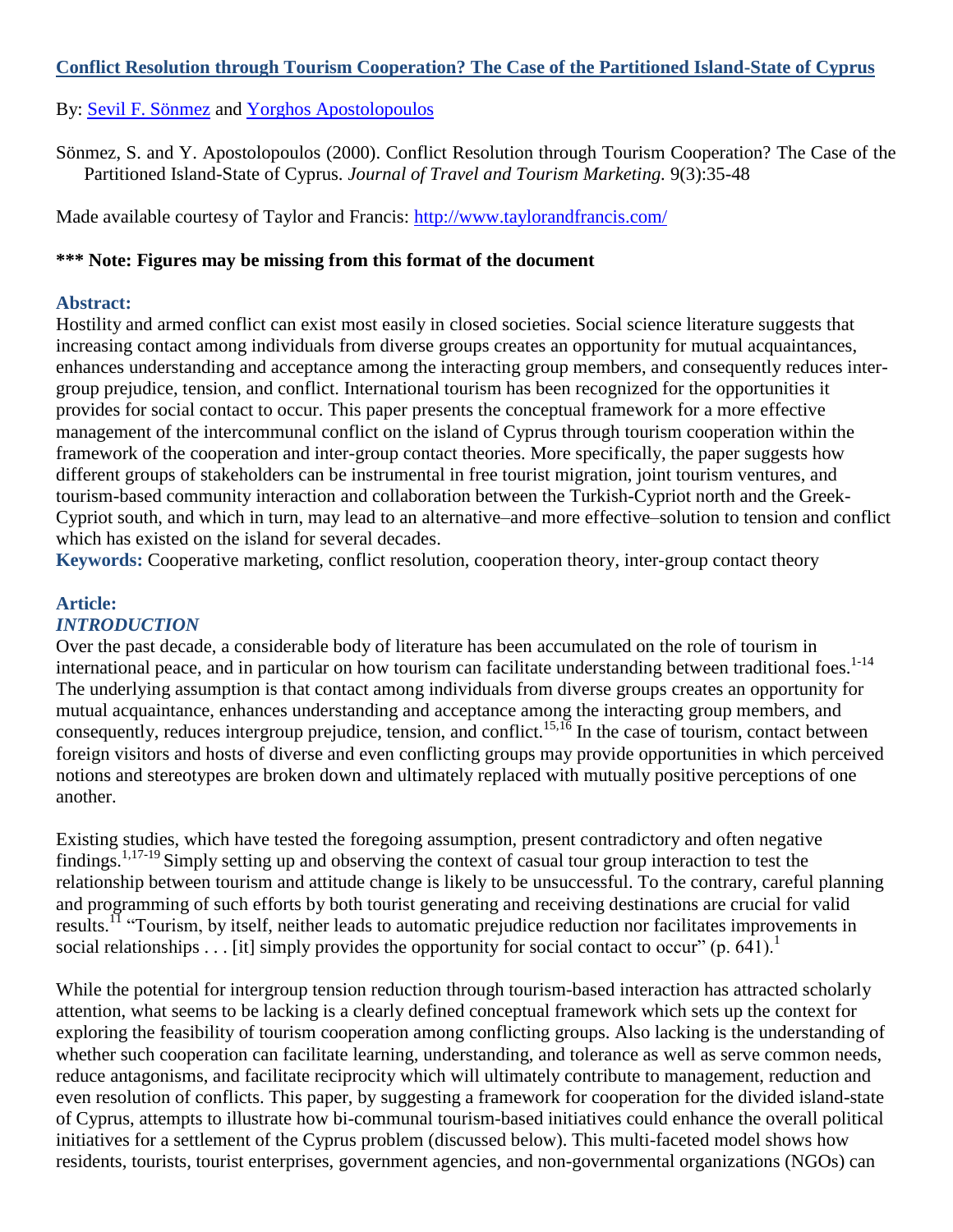be instrumental in antagonism reduction and how gradual free tourist migration and joint tourism ventures (cooperative marketing) will serve common needs, which can benefit both the Greek Cypriots and Turkish Cypriots with considerable returns.

# *ETHNIC CONFLICT IN CYPRUS*

While tension, conflict, and war have characterized Turkish-Greek relations for several centuries, Cyprus has presented a comparatively new arena for dispute between the two countries. The major source of these problems in Cyprus began with the politicization of communal differences between Greek Cypriots and Turkish Cypriots created by the British (during the 1925-1960 period) in order to serve their own strategic interests in the Middle East.<sup>20</sup> This politicization of ethnic identity paralleled the rise of antagonistic nationalisms and the development of different "visions" between the two groups regarding their relationships to their respective motherlands. Particularly during Cyprus" anticolonial struggle in the 1950s, Greek Cypriots sought *enosis* (union) with Greece, while Turkish Cypriots–encouraged by the British–favored *taksim* (partition) of Cyprus.<sup>20,21</sup>

The 1960 settlement and birth of the Republic of Cyprus (RC) was imposed by the three interested powers (Great Britain, Greece, and Turkey) without regard for local realities and for social and psychological needs and concerns. Instead, the subsequent constitutional pro-visions further intensified and institutionalized ethnic/ identity differences and existing mistrust and antagonism. Further, the failure of local elites to promote a single national, Cypriot, ethnic identity reinforced existing ethnic identity differences, competition over power sharing, mistrust and intolerance, and adversarial intercommunal relations. All these, and especially the introduction of constitutional amendments by then President of Cyprus Makarios, triggered intercommunal clashes in 1963 and 1964 (with subsequent suffering and insecurity, particularly for Turkish Cypriots<sup>22</sup>) and the ultimate withdrawal of the Turkish Cypriot leadership from the government in order to pursue a separatist policy. By 1967, the first overt move for a partitioned island took place with the segregation of the Turkish Cypriot community and the beginning of its direct dependence on Turkey. Naturally, this intensified mistrust and suspicion between the two communities–a situation which was worsened by underground extremist groups active in both communities. In 1974, this chain of events led to the Greek junta-engineered coup against Makarios and the subsequent Turkish military intervention/invasion (differently interpreted by the two sides) which resulted in the *de facto* partition of the island.<sup>20,23-25</sup> The ensuing population exchange involved Greek Cypriots relocating to the south and Turkish Cypriots moving north. In 1983, a Turkish Cypriot unilateral declaration of statehood announced the establishment of the 'Turkish Republic of Northern Cyprus,' which has since failed to achieve formal recognition by any country other than Turkey (see Figure 1). Since 1974, the United Nations peace-keeping force maintains peace along a demarcation line (called Attila Line or Green Line) slicing the island in two through Nicosia. The new generation of Turkish Cypriots and Greek Cypriots are growing up separately and with little knowledge of each other, as the chasm widens despite various negotiation and mediation efforts to resolve the conflict.<sup>20,25</sup>

### *ONE ISLAND–TWO TOURISM INDUSTRIES*

For the past 24 years, the Greek Cypriot and Turkish Cypriot communities have evolved separately. Despite numerous negotiations and mediation efforts to resolve the conflict–as well as a common United Nations, European Union, United States, and Russian offer of support for a single, demilitarized, and bi-zonal federal island-state–there is minimal free movement or contact between the two communities and, as a result, efforts to improve the situation are literally deadlocked. During this time, the economic fortunes of the two communities have followed divergent paths (illustrated by \$10,591 per capita income of Greek Cypriots compared to \$3,538 for Turkish Cypriots).<sup>26</sup> While the RC has shed severe handicaps inherited from the war and flourished into a relatively affluent, independent society, the "Turkish Re-public of Northern Cyprus" ("TRNC")–as a result of international sanctions–has struggled to achieve economic growth and escape its economic dependence on Turkey.22,27-28 Consequently, tourism development–crucial to the overall development of both regions of Cyprus–has also followed remarkably different trajectories.<sup>29</sup> The impact of tourism on the RC has been significant. In 1995, an influx of 2.1 million tourists visited the  $RC^{30}$  and revenues totaled \$1.62 billion, accounting for approximately 20 percent of the Gross Domestic Product (GDP) and representing 40.1 percent of total receipts of all exports in goods and services.<sup>30</sup> During the same year, over  $34,100$  were employed by the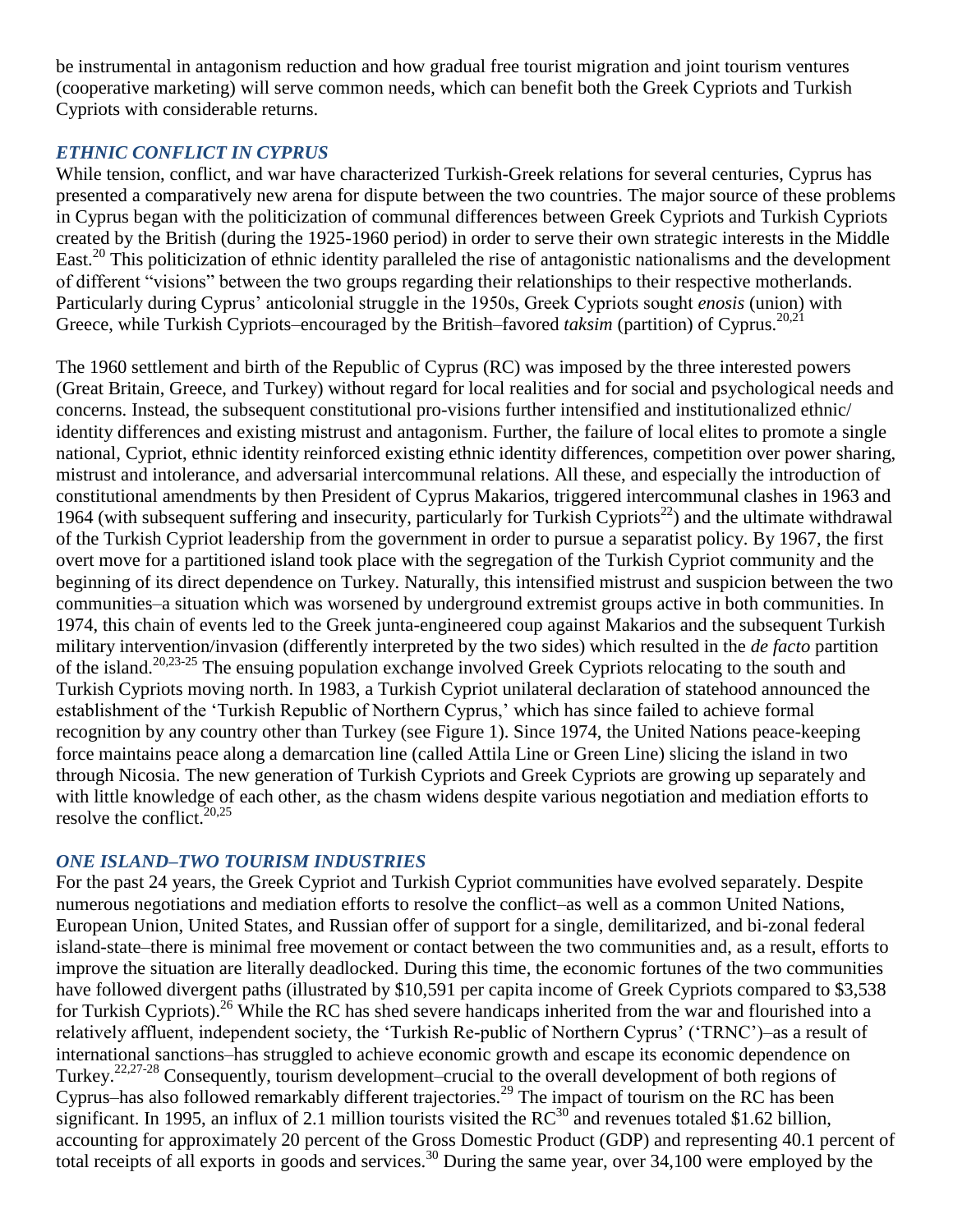hotel and restaurant sector, representing over 10 percent of the island's gainful employment and over 100,000 people were directly or indirectly employed in the tourism industry. Residents of the RC, particularly those in the coastal areas, indicate that tourism has significantly improved their living standards in the last two decades.<sup>31</sup> The fortunes of the 'TRNC' tourism sector have differed markedly from those in the south. The north's tourism sector has not had the widespread impact on the economy and society seen in the south. In 1994, over 351 thousand tourists visited the north, 73% of whom were short-term visitors from Turkey. The industry contributed 3.3 percent to the GDP, and tourism employment accounted for nearly 10 percent of the total labor force.<sup>32</sup> Although net earnings from tourism increased substantially between 1982 and 1992, they lagged behind those in the south–in 1994, net tourism revenues were U.S. \$172.9 million.

#### FIGURE 1. The Divided Island of Cvprus



While the RC has clearly accrued economic benefits from tourism far greater than those in the 'TRNC,' tourism overall has proved a mixed blessing in the south. Although tourism fueled the RC"s revival, it has also seriously endangered natural resources<sup>31</sup> and, if not soon diversified, will face serious regional competition (from other Mediterranean destinations). Even though tourism in the north has begun to pick up during the past few years, the most important hurdle remains the lack of recognition of the 'TRNC' by the international community.<sup>31,33</sup> While the lack of recognition has perpetuated serious weaknesses for the sector, with low occupancy rates, high dependence on Turkish travelers, and a lack of diversification, no serious ecological or sociocultural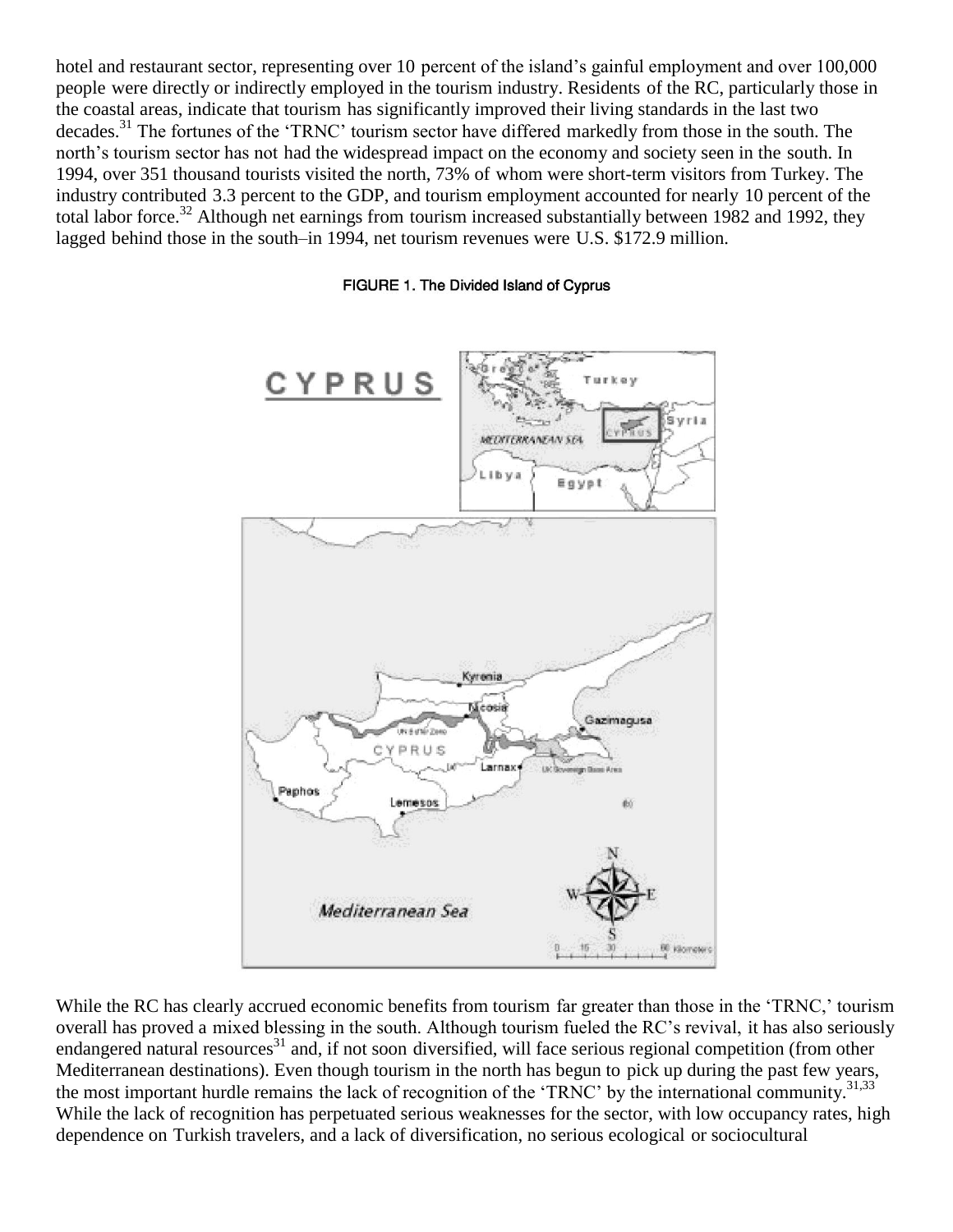ramifications have been identified.<sup>22,31</sup> It is this unspoiled condition that the north may be able to use to its advantage in an effort to become a "threat" to the expensive and conventional south.

## *CONFLICT RESOLUTION THROUGH TOURISM COOPERATION?*

While the rift between the Greek Cypriot and Turkish Cypriot communities is undeniable, so too are their shared cultural characteristics and imperative need for a resolution of their conflict. Since conventional efforts to reduce the tension have failed, it may be necessary to utilize new "insights" " . . . from fields other than politics . . . and from the business community for a vision of the benefits from international trade and the free flow of goods, people, and ideas" (p. 37).<sup>5</sup> Conflict resolution in Cyprus may be aided by: (a) the facilitation of greater and freer contact between Greek Cypriots and Turkish Cypriots as well as between locals and tourists through the removal of various types of restrictions, and (b) the initiation and management of cooperative tourism efforts between the north and south. In addition, and in the light of the RC"s current negotiations to join the European Union (EU), it is important to remember the reasons behind the EU"s formation. The EU (initially named European Economic Community) was established on the premise that if the peoples who were previous adversaries during WWII got to know each other better, there would be less likelihood of future wars. Still today, one of the main cornerstones of European Union policy is the freedom to travel and the minimization of frontier controls.<sup>5</sup>

History is replete with examples of how people's efforts to understand each other are hindered by borders, whether physical, political, or ideological, and how " . . . closed societies are prone to suspicion, hostility, and armed conflict" (p. 37).<sup>5</sup> Cooperative marketing is believed to be beneficial for countries where tourism outcomes (i.e., tourism profitability, tourist flow) resulting from cooperative ventures exceed those the country would achieve by acting alone.<sup>34</sup> (Other examples abound, such as Israel-Palestinian Authority, Israel-Egypt, and Republic of Ireland-Northern Ireland, where countries can cooperate in tourism for their mutual advantage and gradually move toward conflict resolution.) In particular, "cooperative marketing may be particularly advantageous when a country"s tourism product is underdeveloped or when existing products are in an advanced stage of the product life cycle and it is desirable to attract new markets and/or formulate new products" (p. 25).<sup>34</sup> This is particularly relevant to the case of the 'TRNC,' where the tourism product is underdeveloped and the RC, where a saturated and declining tourism product needs rejuvenation.

A brief glance at Cyprus' overall tourism industry over the past two decades and at the additional problems created by existing political restrictions leads to the conclusion that both communities stand to gain from a fresh, common perspective. Given the island"s limited tourism product, the increasing dissatisfaction of northern European and American tourists with conventional mass tourism products–such as those offered in Cyprus, the increasing competition by more diversified tourist destinations (e.g., Far East, Asia, Pacific), and shrinking market share, it makes a great deal of sense for the two sides to begin an alliance promoting Cyprus as a single destination.31,35 Moreover, cooperation between the opposing sides in a mutually beneficial economic endeavor may boost the peace process more than other actions have in the past.

### *MODELING TOURISM COOPERATION*

The conceptual framework for tourism cooperation on the island of Cyprus, which is influenced by various stakeholders and which, in turn, can potentially lead to conflict resolution is illustrated in Figure 2. The model is supported by the cooperation<sup>36</sup> and the inter-group contact<sup>37</sup> theories, which stress the importance of increased contact between groups with conflicting interests in order to improve cooperation and understanding.

In order to promote sustainable cooperation among players, the cooperation theory advises the gradual elimination of obstacles to cooperation by transforming strategic settings. Recommended stages include clearly communicating–to all stakeholders–the greater future benefits of cooperation as opposed to lack of cooperation (*enlarging the future's importance*); emphasizing the difference between cooperation and competition (*changing the payoffs*); educating people to care about the welfare of others and stressing that individual benefits are positively affected by others" welfare (*teaching people to care about each other*); requiring unconditional reciprocity by making non-cooperation "unprofitable" and therefore unattractive (*teaching*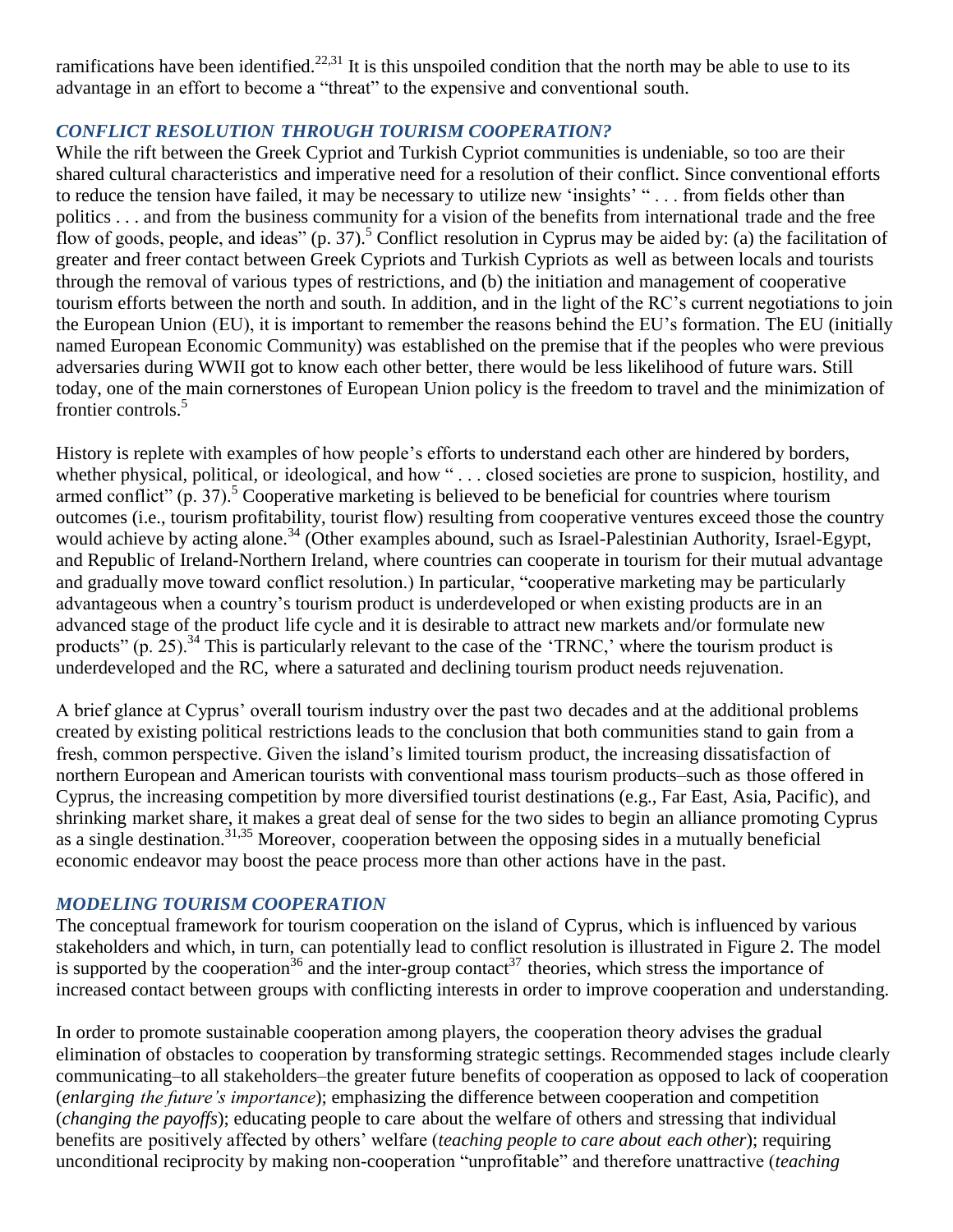*reciprocity*); and finally focusing on positive results and repeated interaction to build trust and strengthen dedication to cooperation (*improve recognition abilities*). According to the inter-group contact theory, contact between people from different ethnic groups can lead to a favorable change when members of each group have equal status, pursue the same goals, depend on one another"s cooperation to achieve their goals, and receive positive encouragement for interacting with one another without discrimination. Although, both Greek and Turkish Cypriots stand to gain from tourism cooperation and they depend on the other"s cooperation for success, they are not of equal status–the Turkish Cypriots comprise only 22 percent of the island"s population. Considering the caveat of unequal status, it may be possible to apply the inter-group contact theory to the Cyprus situation.

# FIGURE 2. Conceptual Framework to Explore Feasibility of Tourism Cooperation Among Conflicting 'TRNC' and RC



As suggested by the cooperation theory, it is imperative to communicate to all stakeholders that the long-term benefits to be accrued to both the RC and the "TRNC"–by pooling efforts to market the entire island as a single destination and cooperating in all facets of their tourism industries–are clearly greater than those resulting from their competition against each other. As a starting point, it is imperative to make interactions between parties more durable and frequent. Prolonged interaction facilitates the establishment of patterns of cooperation based on reciprocity, whereas, more frequent interaction increases the importance of each imminent action to be taken by the parties.<sup>36</sup> The primary stakeholders that have the power to influence tourism cooperation and that need to be aware of the benefits of cooperation and importance of reciprocity include *government agencies*, *tourist*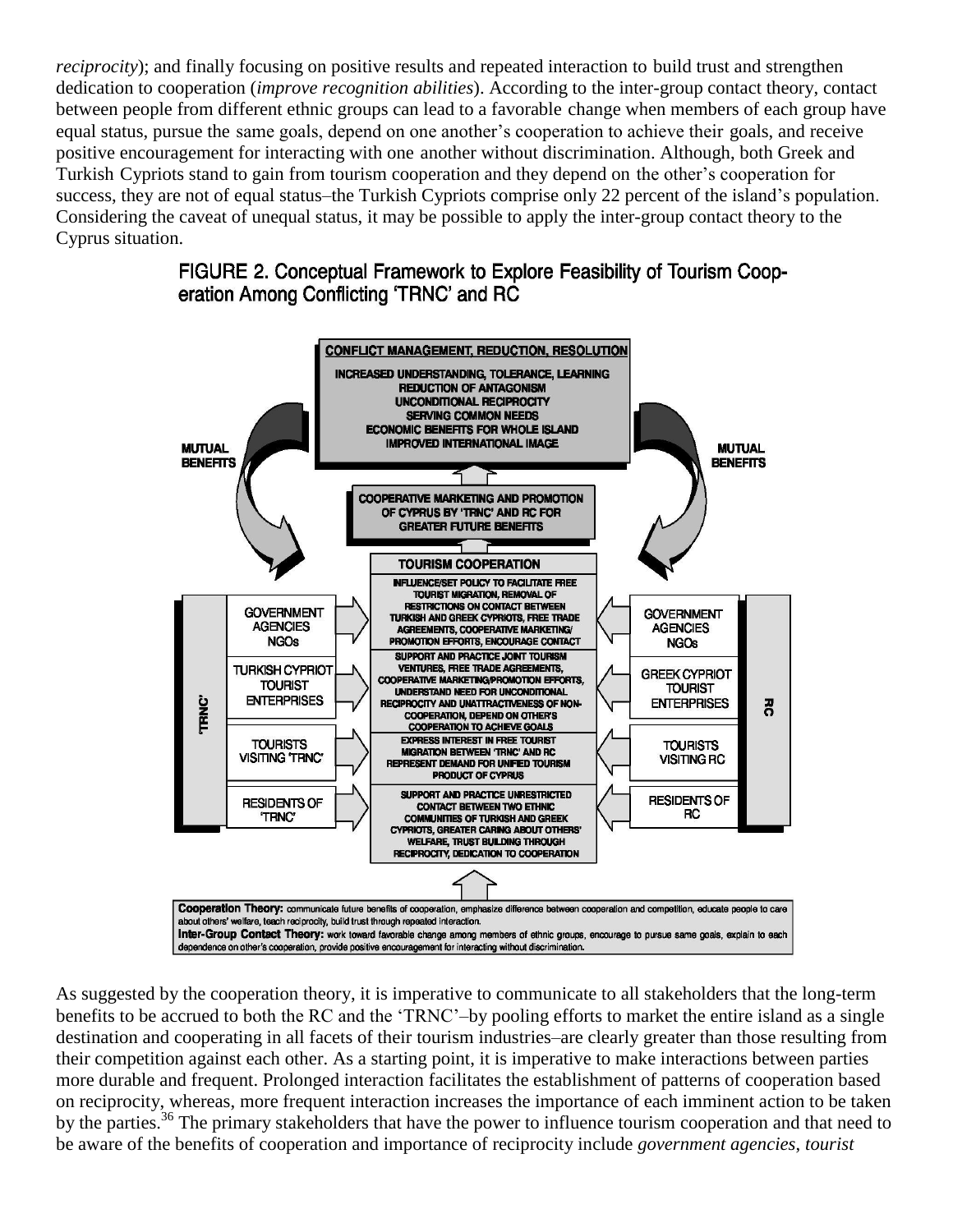*enterprises, residents*, and *NGO*s. As implied by the two theories, for successful and sustainable cooperation, active participation of all stakeholders is necessary. Educating people about others" welfare, requiring reciprocity, and increasing contact between groups (i.e., business owners, residents) that depend upon one another"s cooperation are essential.

The cooperation, input, and support of each group of stakeholders are imperative to enable both sides to unite in a cooperative effort that will ultimately move the entire island of Cyprus toward probable mutual benefits, which may ultimately lead to the resolution of the long-standing conflict. Although each group of stakeholders has its specific area of influence, the support of each and all of the groups–can significantly contribute to the success of the model. For example, although local and central government agencies (i.e., governors'/mayors' offices, chambers of commerce, ports of authority, tourism boards, police/health departments, regional planning offices), as well as NGOs (i.e., Friends of Earth, refugee groups, Greek Orthodox Church) are in the position to institute or influence policies regarding free tourist migration, removal of restrictions on the contact between the two communities, trade agreements, and cooperative marketing efforts between Turkish Cypriots and Greek Cypriots–they are very much affected by public support and the willingness of the Turkish Cypriot and Greek Cypriot residents to accept such policies. Therefore, the attitudes of residents toward the "other" ethnic group or "other" government, toward peace and conflict, toward tourism development on the island, as well as their confidence in the outcomes of such cooperation are important to assess. Similarly, enterprises providing tourism services (e.g., accommodations, airlines, tour operators, automobile rental companies) must be willing to participate in joint tourist ventures involving citizens, governments, and businesses from the north and south. This can be possible only if they see that such ventures can satisfy common needs, interests, and reciprocal relations, assure sustainable cooperation, and lead ultimately to conflict management and resolution. The role of tourists in this model should not be underestimated. A clear profile of tourists visiting north and south Cyprus is necessary in order to understand their travel motives, level of interest in visiting the 'other' side of Cyprus, level of awareness of the conflict in Cyprus, and perceptions of travel risks. Travelers will define demand for Cyprus as an integrated tourism product and in turn encourage tourist enterprises to support joint tourism ventures.

As the model illustrates, residents and tourists can influence tourist enterprises and ultimately NGOs and government agencies into developing and implementing policies to support a cooperative rather than a competitive tourism effort. As suggested by both the cooperation theory and the inter-group contact theory, increasing encounters between ethnic groups and representatives of tourist enterprises will help the two sides overcome some of the tension and move toward greater understanding and trust. The combination of free tourist migration, removal of restrictions on contact between ethnic groups, free trade agreements, and joint tourism ventures can lead to cooperative marketing. In the case of Cyprus, cooperative marketing can involve the development of an integrated tourism marketing plan, cooperative promotion of Cyprus as one destination (made possible by free tourist movement between the north and south), and a clear positioning strategy to provide Cyprus with a competitive advantage over other Mediterranean islands. The tourism industries of both north and south Cyprus will benefit from cooperative marketing efforts, especially because they are at different stages of the tourist destination life cycle. Visitation will be distributed throughout the island, alleviating the more developed locations from the high concentration of tourists and allowing the less developed areas to enjoy the economic benefits. By integrating the unspoiled natural environment of the north and the developed resorts and attractions of the south, Cyprus will be more competitive with other destinations in offering a more diversified tourism product to its visitors. A potential result from this tourism cooperation will be an additional and very important benefit for Cyprus–the development of a more positive international image as an open and cooperative society. It is not unrealistic to believe that this cooperative effort has the potential to benefit both Turkish Cypriots and Greek Cypriots economically, socially, and politically, to serve common needs, to facilitate reciprocity, to increase understanding, tolerance, and learning, and ultimately to manage, reduce, and resolve the conflict.

The suggested model has the potential to prove a new–and urgently needed–approach to conflict management efforts between different ethnic groups. As most regional conflicts proceed to a gradual resolution (i.e., former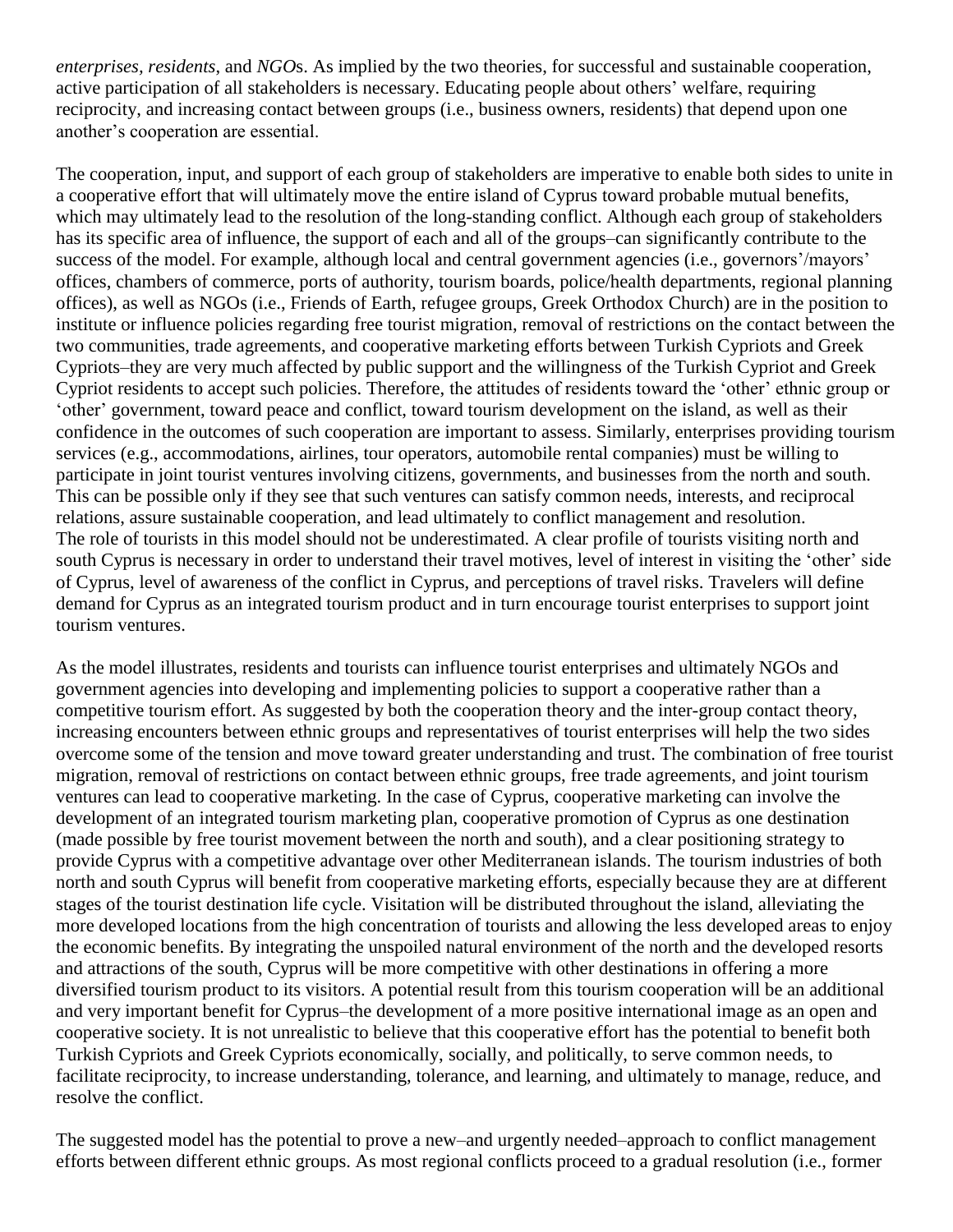Yugoslavia, Northern Ireland, Middle East), policy makers might be able to consider using the potential of tourism in their efforts to restore peace to the island. Finally, testing this model empirically–within the framework of the cooperation and inter-group contact theories–may also lead to research efforts moving beyond simple observations of diverse tourist group interaction to direct investigation of the attitudes of all involved parties toward tourism-based cooperation and its capacity to promote peace, which may affect policy making.

# *CONCLUSIONS*

The successful management of ethnic conflict in Cyprus constitutes a fundamental step in the process of establishing political stability and peace. Generating trust and understanding between the two communities which may facilitate the development of cooperative partnerships such as joint commerce ventures, trade, as well as other economic activities can lay the foundation for inter-communal cooperation. Cyprus needs both ethnic groups in a symbiosis of peace and collaboration in order to be able to compete in the regional and international tourism market. Consequently, a stable sociopolitical climate will attract foreign investment and subsequent employment opportunities, which would improve the chances for further economic development, growth, and prosperity for the locals. In turn, this will contribute positively to regional and global security in the geopolitically sensitive region of the southeastern Mediterranean.

Taking into account tourism"s immense role in the economic development of developing regions, the case of Cyprus underscores the need. On a small island with limited resources as Cyprus, tourism can constitute a development tool, which may contribute to the long-term viability of the economy. In this context, tourism can become not only the impetus for economic sustainability of Cyprus but also for political stability and peace. It is encouraging that the view put forth in this paper was recently echoed on a larger scale by a Turkish tourism official, who at a meeting in Turkey, called on Greek tour operators to cooperate in order to compete against Far East and African destinations. Tahla Camas, President of the Tourist Agency Union, also noted that ". . . this cooperation will contribute to peace and brotherhood between the two countries. "<sup>38</sup>

## **REFERENCES**

1. Burnett, W.G. and Uysal, M., National Parks and Tourism: A Vector for Peace. In *Tourism–A Vital Force for Peace*, eds. D"Amore, L.J. and J. Jafari, First Global Conference, Montreal, 1988, pp. 121-126. 2. Burnett, W.G. and Uysal, M., On the Nature of Peace in Relationship to Tour-ism: Three Cases. *Zeitschrift fur Fremdenverkehr*, 1990, *25*, 1-7.

3. Anastasopoulos, P.G., Tourism and Attitude Change: Greek Tourists Visiting Turkey. *Annals of Tourism Research*, 1992, *19*, 629-641.

- 4. D"Amore, L., Tourism–The World"s Peace Industry. *Business Quarterly*, 1987, *52*, 3, 78-85.
- 5. D"Amore, L., Tourism–The World"s Peace Industry. *Journal of Travel Research*, 1988, *27*, 1, 35-40.
- 6. D"Amore, L., Tourism–A Vital Force for Peace. *Annals of Tourism Research*, 1988, *15*, 2, 269-271.
- 7. D"Amore, L. and Jafari, J. (eds.), *Tourism–A Vital Force for Peace* (a pre-conference publication). L.J. D"Amore and Associates, Montreal, 1988.
- 8. Goeldner, C.R., Tourism: A Vital Force for Peace. *Journal of Travel Research*, 1989, *26*, 3, 44-46.
- 9. Leslie, D., Northern Ireland, Tourism and Peace. *Annals of Tourism Research*, 1996, *17*, 1, 51-55.
- 10. Mings, R.C., Assessing the Contribution of Tourism to International Under-standing. *Journal of Travel Research*, 1988, *27*, 2, 33-38.
- 11. Pizam, A., Does Tourism Promote Peace and Understanding Between Un-friendly Nations? In *Tourism*, *Crime and International Security Issues*, eds. A. Pizam and Y. Mansfeld, John Wiley & Sons, Inc., New York, 1996, pp. 203-213.
- 12. Sutton, W.A., Jr., Travel and Understanding: Notes on the Social Structure of Touring. *International Journal of Comparative Sociology*, 1967, *8*, 218-223.
- 13. Var, T., R. Brayley and Korsay, M., Tourism and World Peace: The Case of Turkey. *Annals of Tourism Research*, 1989, *16*, 2, 282-286.
- 14. Var, T., R. Schlutter, P. Ankomah and Lee, T.H., Tourism and World Peace: The Case of Argentina. *Annals of Tourism Research*, 1989, *16*, 3, 431-443.
- 15. Allport, G.W., *The Nature of Prejudice*. Addison-Wesley, Cambridge, MA, 1954.